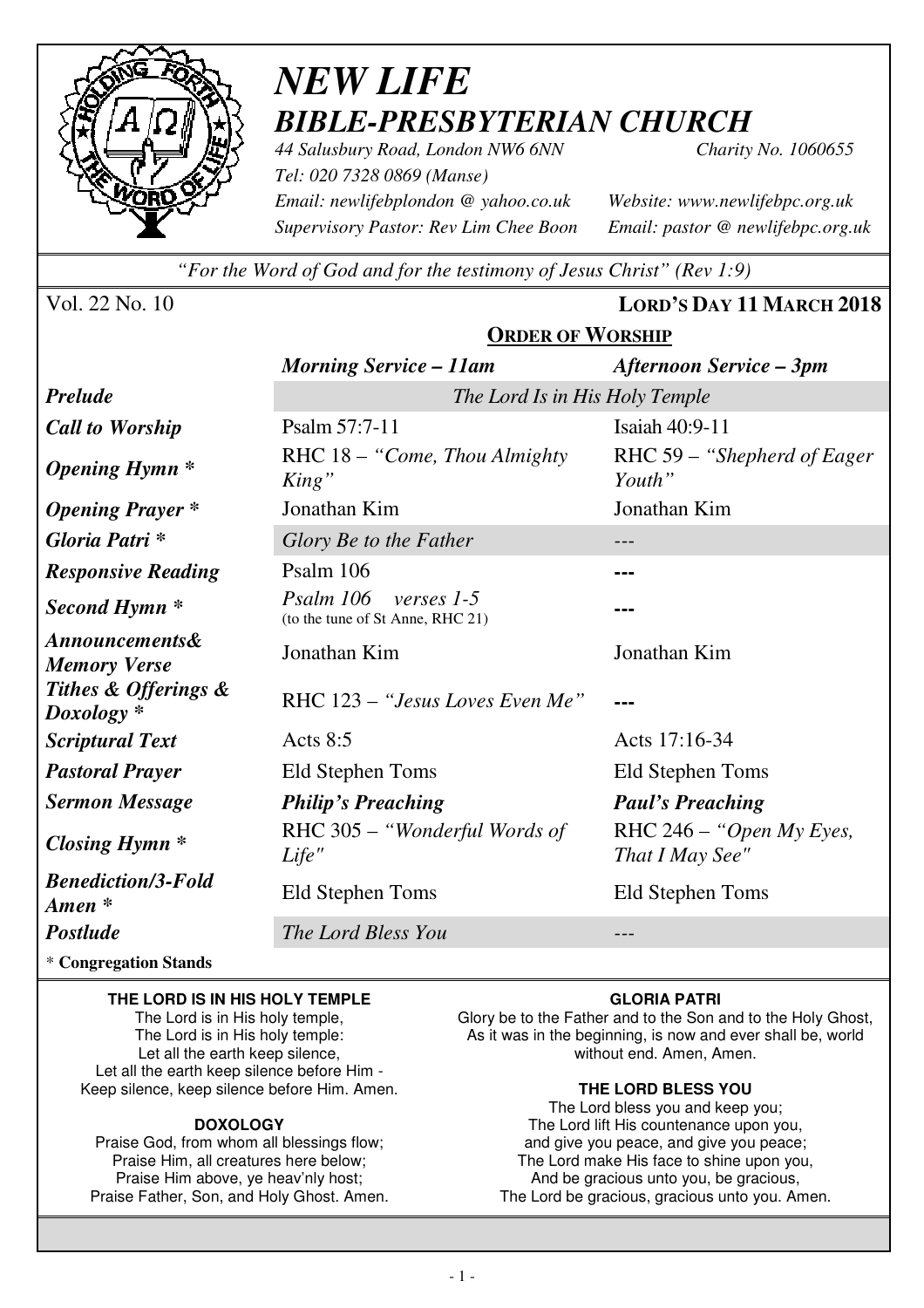# **SOBERING REFLECTIONS OF A COMMITTED DISCIPLE OF CHRIST**

### **Adapted from Maranatha Messenger, Sunday 28th January 2018**

As we consider our life and calling as a God-honouring Christian, it is opportune for us to consider our calling and purpose in life. Here are some sobering questions to ponder and contemplate as we seek God first in His Word, Will and Work as we worship and serve Him in the new year.

- 1. Do I conscientiously desire to glorify God and enjoy him and put the Lord first in my life this year?
- 2. Have I been diligent to keep away from sin and temptations and the wiles of the evil one and ask God to watch over my soul in this fallen world by His protective hand?
- 3. Have I been consistent in my daily quiet time and personal prayers to and walk closely with the Lord?
- 4. Have I deepened my understanding of the fear and the knowledge of God in the meditation of His Holy Word and through the means of grace?
- 5. Do I obey and keep the commandments of the Lord dutifully by His grace?
- 6. Have I done my best to nurture and develop the fruit of the Spirit Love, Joy, Peace, Longsuffering, Gentleness, Goodness, Faith, Meekness and Temperance (Galatians 5: 22-23) in my life? Or is my life filled with vengeance, bitterness, anger, covetousness, hatred, jealousy and resentment?
- 7. Have I been disciplined to study, read, apply, meditate and memorise God's Word?
- 8. Do I strive to be in deeper grace and godliness with each passing year?
- 9. Have I made a conscious effort to reach out to others to the growth, unity and ministry of the church and be an encouragement, example or comfort to them?
- 10.Have I used my mouth to praise and glorify God and to edify and exhort others or do I spread rumours and gossip?
- 11.Have I employed my time and talents judiciously for eternity, being mindful that I am to redeem the time for my days on earth are limited?
- 12.Have I been dutiful to rule my family well and to bring up my children in the knowledge and fear of God?
- 13.Do I strive by good fidelity to be faithful in my service and stewardship in giving to God and all duties entrusted to me and not neglect or forsake them?
- 14. Am I constantly expectant and looking for the soon coming of the Lord, watching and working hard while waiting for the Master's imminent return?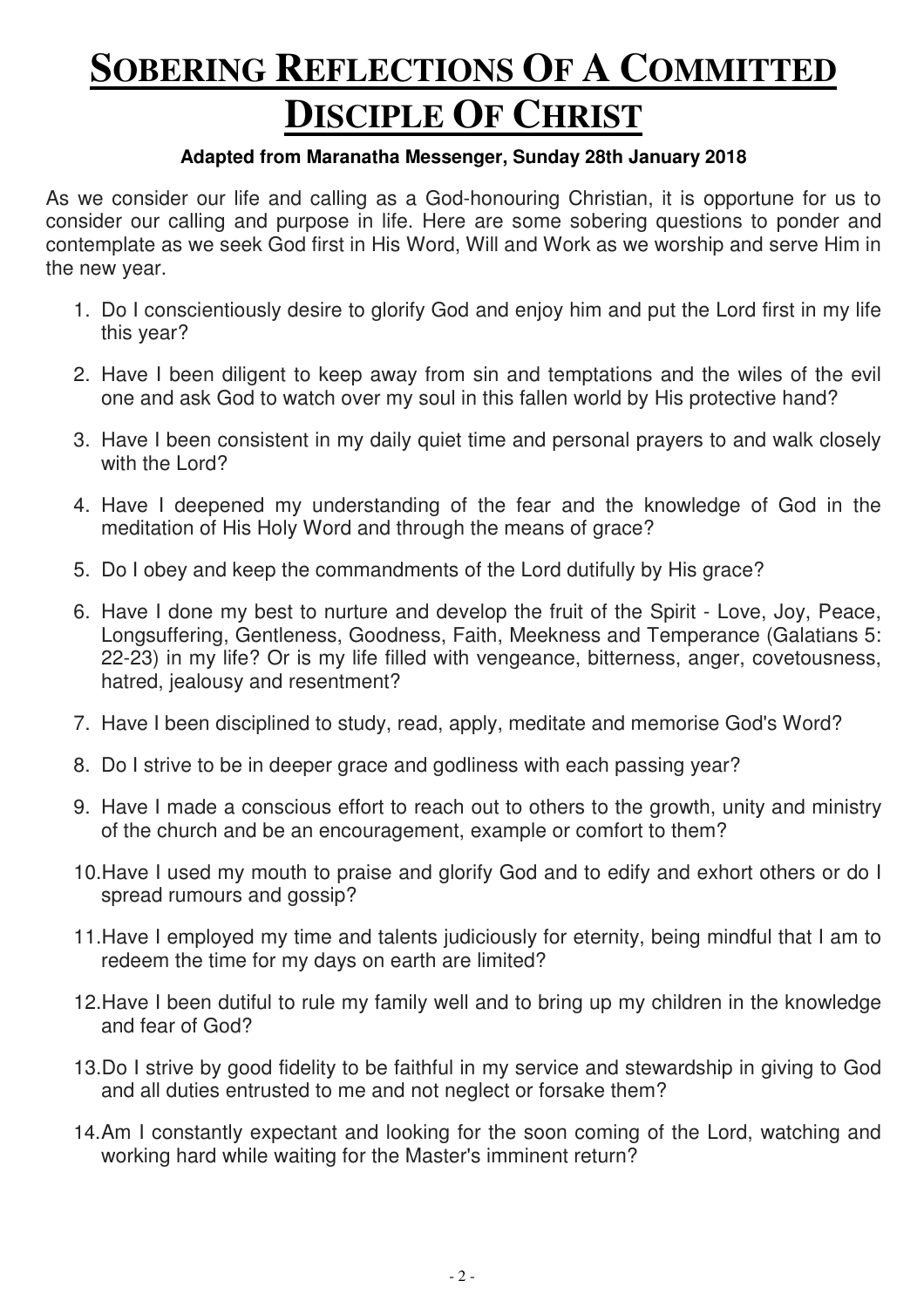- 15.Have I a burden for lost souls and do I witness for the Lord in sharing the gospel to my unsaved friends and loved ones?
- 16.Have I been reading any edifying Christian book to build up myself spiritually and grow in sanctification?
- 17.Have I been steadfast and faithful under trials and testings and continue faithfully and worship God on the Sabbath in spirit and in truth and in the beauty of holiness?
- 18.Have I kept the Sabbath holy and honoured Him or have I desecrated the Lord's Day with worldly leisure, self-interest, work or others?
- 19.Have I been caught up with secular cares, work, and the deceitfulness of riches and neglected God in corporate prayer, daily communion and faithful service?
- 20.Have I sought the will of the Lord in my life, career or family and been concerned for souls and the advancement of His kingdom?

Am I truly saved today and am I a committed Christian today seeking and serving God with hope, joy and peace in my heart? You can be if you seek Christ as your Saviour and Lord by faith and keep away from spiritual harm and preserve you in the midst of testings and temptations. You can be assured of your salvation and life eternal in heaven with God if you have Christ as your Saviour and Lord in your hearts. Our lives on earth are temporal and they can vanish away like a vapour anytime; as we sense the weakening of our physical bodies (Psalm 90:12).

A Bible believing Christian is one not in name only but also in his or her heart and soul as well. One can be saved now and be assured of eternal life if we are founded by faith in Christ alone. You can be a true Christian in your heart today. If you are not, come and humbly seek Christ as your Saviour and Lord in evangelical repentance of sins and believe in Christ who died for your sins and rose again, victorious over the grave. For if He is our God, we can be filled with eternal hope, peace, joy and comfort today and forever. Romans 10:9-10 says, 'That if thou shalt confess with thy mouth the Lord Jesus, and shalt believe in thine heart that God hath raised him from the dead, thou shalt be saved. For with the heart man believeth unto righteousness; and with the mouth confession is made unto salvation.' Do it now before it is too late! Psalm 2:12 says, 'Kiss the Son, lest he be angry, and ye perish from the way, when his wrath is kindled but a little. Blessed are all they that put their trust in him.'

## **Conclusion**

Spiritual reflection urgently demands our immediate prayerful attention. Let us humbly seek the Lord and ask and trust Him for his sovereign grace and leading. The Word of God should stir up fervent hearts to serve God and to greater spiritual action and stewardship. Seek God first and He will give you much grace and strength to do His will despite trials and testings. Take some time to humbly and fervently ask the Lord for wisdom and strength to do His work and determine in your hearts to serve God with a clear conscience. Our temporal lives are fleeting away with each passing moment. Psalm 90:12 says, 'So teach us to number our days, that we may apply our hearts unto wisdom.' Let us continue to honour, fear and love the Lord, and worship and serve Him with greater zest and devotion in these last days till He comes.

- Rev Jack Sin